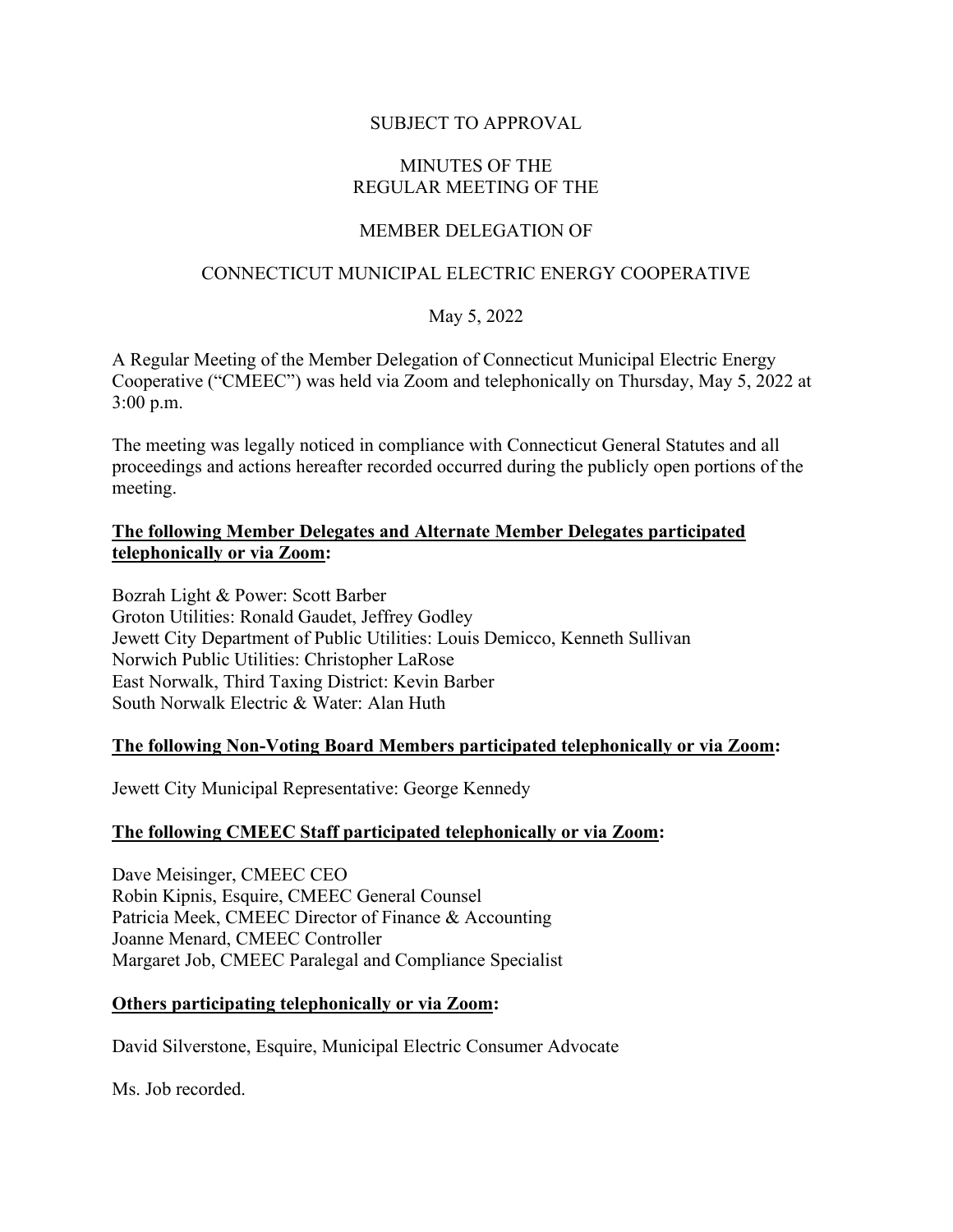Chair Kenneth Sullivan called the meeting to order at 3:03 p.m. He stated for the record the meeting is being held via Zoom and telephonically. He asked participants to mute their devices unless speaking and to state their names when speaking for clarity of the record.

#### **Standard Action Items**

#### **A Public Comment**

No public comment was made.

#### **B Conduct Roll Call and Voting Roster**

Ms. Job conducted roll call and identified the voting persons at today's meeting. Chair Sullivan confirmed a quorum was present.

## **C Approve the Minutes of the November 18, 2021 Annual Meeting of the CMEEC Member Delegation**

**A motion was made by Member Delegate Kevin Barber, seconded by Member Delegate Alan Huth to Approve the Minutes of the November 18, 2021 Annual Meeting of the CMEEC Member Delegation.**

**Motion passed unanimously. MD 22-05-01** 

## **D Proposed Executive Session Pursuant to C.G.S. Sections 1-200(6)(E) and 1-210(b)(1) and (b)(5)**

Chair Sullivan entertained a motion to enter Executive Session. Upon inquiry, Mr. Silverstone agreed that he would remain in Executive Discussion pursuant to the terms of his Non-Disclosure Agreement.

**A motion was made by Member Delegate Ronald Gaudet, seconded by Member Delegate Christopher LaRose to enter Executive Session.** 

**Motion passed unanimously. MD 22-05-02** 

**Members of the Member Delegation and non-voting Board Member George Kennedy, as well as Mr. Meisinger and Mses. Kipnis, Meek, Menard and Job remained.**

**The basis for entering Executive Session is pursuant to C.G.S. Sections 1-200(6)(E) and 1-210(b)(1) and (b)(5).**

**The Committee entered Executive Session at 3:05 p.m. with instructions to return to public session upon completion of discussion in Executive Session.**